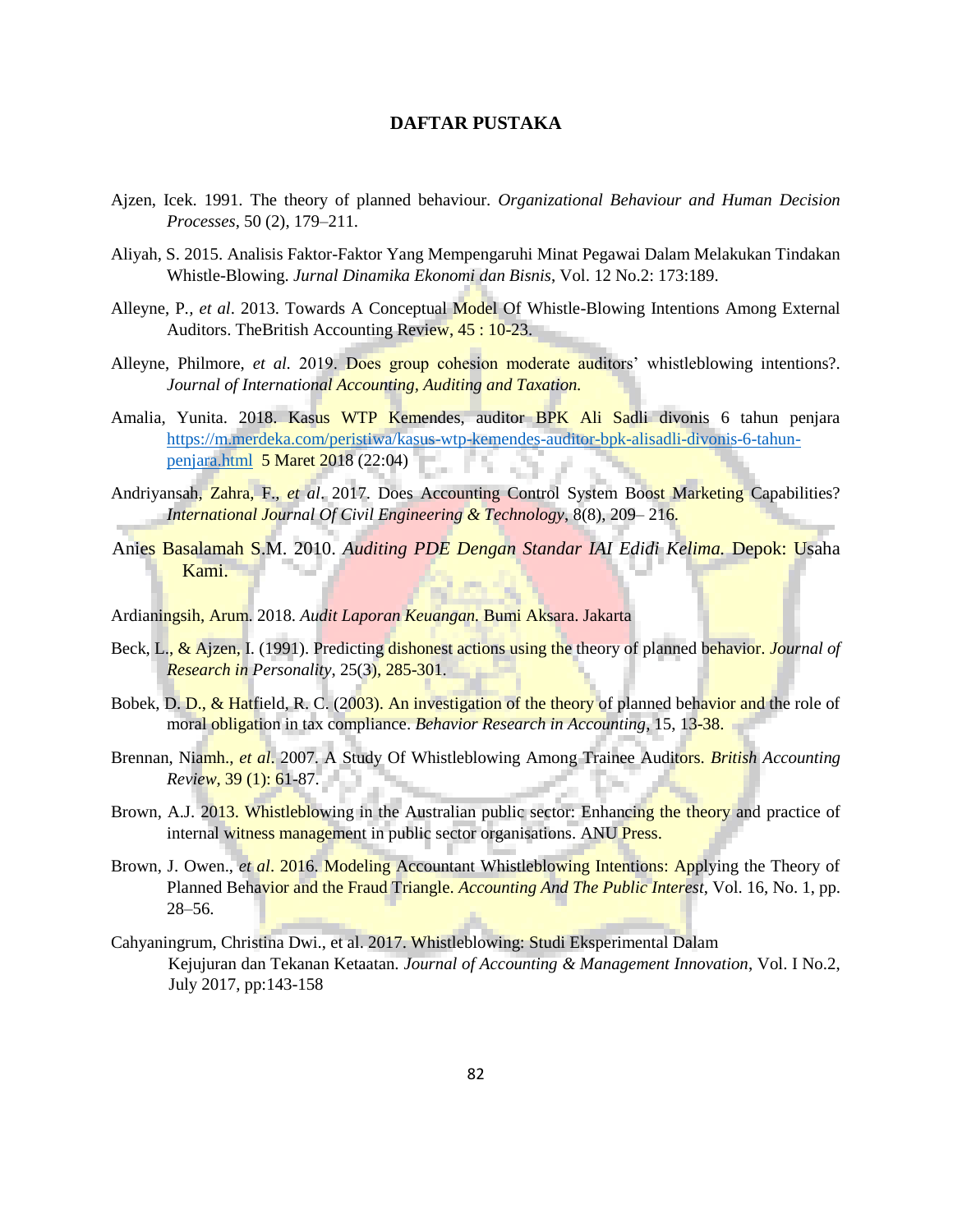- Carpenter, T.D., & Reimers. 2005. Unethical and fraudulent financial reporting: Applying the theory of planned behavior. *Journal of Business Ethics*, 60(2), 115-129.
- Chiu, Randy K. 2003. Ethical Judgment and Whistleblowing Intention: Examining the Moderating Role of Locus of Contro. *Journal of Business Ethics*. 57. 121-137.
- Cialdini, R.B., & Goldstein, N.J. 2004. Sosial influence: Compliance and conformity. *Annual Review of Psychology*, 55(February), 591-621.
- *Corruption Perceptions Index.* 2017 2018. *[www.transparency.org/cpi](http://www.transparency.org/cpi)*
- Damayanthi, Kadek Shintya Rahayu Dewi., *et al.* 2017*.* Pengaruh Norma Subyektif, Sikap Pada Perilaku, Persepsi Kontrol Perilaku Terhadap Niat Melakukan Pengungkapan Kecurangan (Whistleblowing). *e-Journal S1 Ak* Universitas Pendidikan Ganesha, Vol: 8 No: 2.
- Dart, E. 2011. UK investors perceptions of auditor independence. *The British Accounting Review*, 43(3), 173-185.
- David, Fred.R. 2011. *Strategic Management (Concepts and Costs) thirteenth edition*. Prentice Hall: United ņн. **States of America**
- Elias, R. Z. 2008. Auditing Students' Professinal Commitment and Anticipatory Socialization and Their Relationship to Whistleblowing. *The Managerial Auditing Journal*, 23 (3), 283-294.
- Feldman, Y., & Lobel, O. 2008. Decentralized enforcement in organizations: An experimental approach. *Regulation & Governance*, 2(2), 165-192.
- Gundlach, M.J., *et al* 2003. The Decision To Blow The Whistle: A Social Information Processing Framework. *Academy Of Management Review*, 28: 107-123.
- Haron, H., Ishak, I., & Na, A.L. 2015. The effect of moral reasoning, exposure to ethics and perceived ethical climate on ethical judgement of auditors in Malaysia. *Asian Journal of Business and Accounting*, 8(2), 25-65.
- Hays, J.B. 2013. An investigation of the motivation of management accountants to report fraudulent accounting activity: Applying the theory of planned behavior. Unpublished dissertation. Nova Southeastern University, United States.
- Herawaty, Arleen & Susanto, Yulius Kurnia. 2009. Pengaruh Profesionalisme, Pengetahuan Mendeteksi kekeliruan, dan Etika Profesi Terhadap Pertimbangan Tingkat Materialitas Akuntan Publik. *Jurnal Akuntansi dan Keuangan*, 11(1), 1320.
- Hwang, D., *et al*. 2008. Confucian culture and whistle-blowing by professional accountants: An exploratory study. *Managerial Auditing Journal*, 23(5), 504-526.
- Imam Ghozali . 2018. *Aplikasi Analisis Multivariate dengan Program IBM SPSS 25 Edisi 9.* Semarang : Badan Penerbit Universitas Diponegoro.

Institute For Criminal Justice Reform (ICJR). 2017. Dua Pelapor (Whistleblower) Korupsi yang dilindungi LPSK Justru Terancam Masuk Penjara [https://kumparan.com/icjr/dua-pelapor-whistleblower-korupsi-yang-dilindungilpsk-justru](https://kumparan.com/icjr/dua-pelapor-whistleblower-korupsi-yang-dilindungi-lpsk-justru-terancam-masuk-penjara)[terancam-masuk-penjara](https://kumparan.com/icjr/dua-pelapor-whistleblower-korupsi-yang-dilindungi-lpsk-justru-terancam-masuk-penjara) 30 Agustus 2017 (13:21)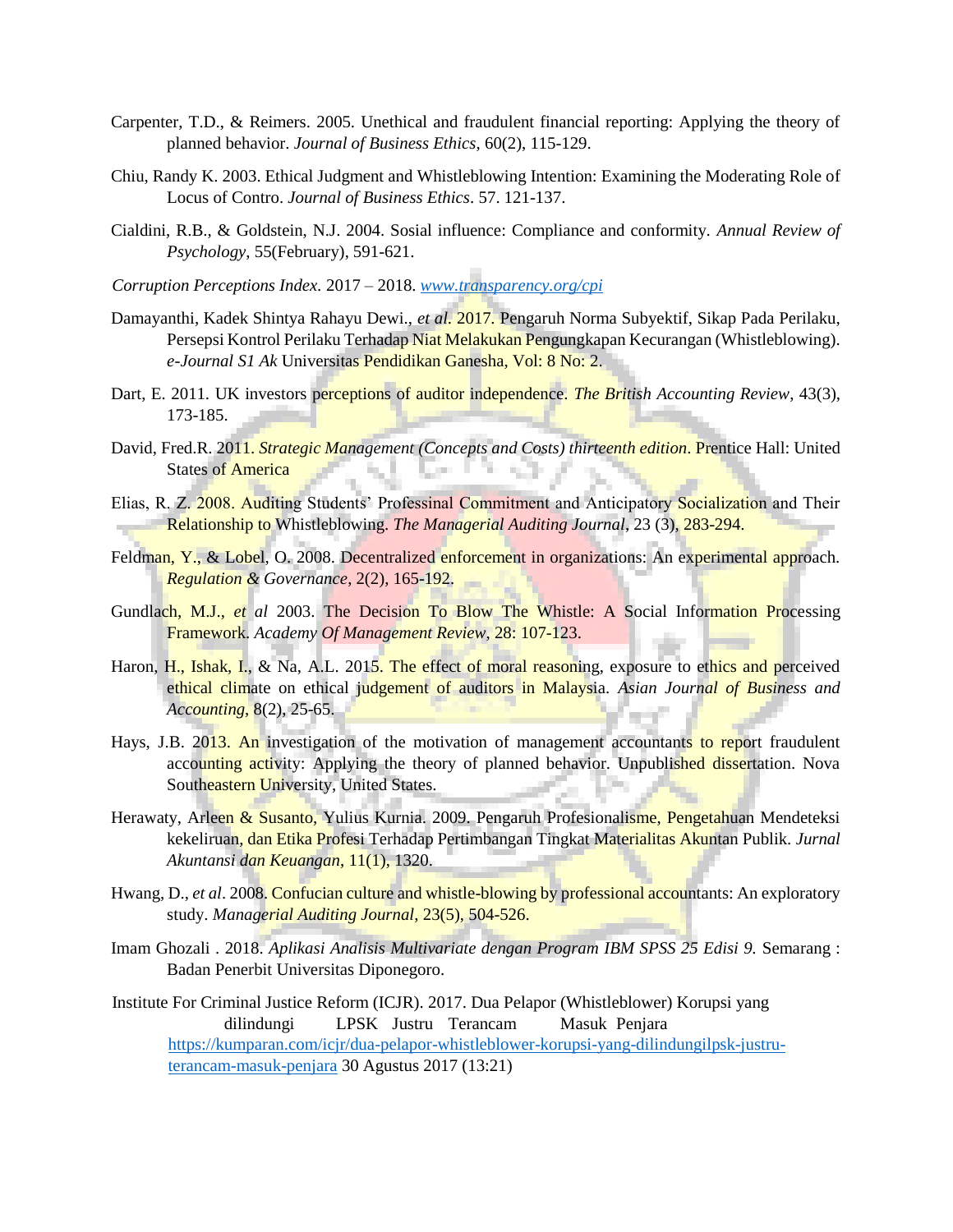- Iskandar, Azwar & Saragih. 2018. Pengaruh Sikap Ke Arah Perilaku, Norma Subjektif, Dan Persepsi Kontrol Atas Perilaku Terhadap Niat Dan Perilaku Whistleblowing CPNS. *Jurnal Tata Kelola & Akuntabilitas Keuangan Negara*, Volume 4, Nomor 1,hal: 63–84.
- Jeon, S. H. 2017. Where to report wrong doings? Exploring the determinants of internal versus external whistleblowing. *International Review of Public Administration*, 22(2), 153-171.
- Karyono. 2013. *Forensic Fraud*. ANDI: Yogyakarta.
- Kaplan, S. E. 2012. An Examination of Anonymous and Non-Anonymous Fraud Reporting Channels. *Advances in accounting*, 28 (1), 88-95.
- Khanifa., *et al.* 2017. Pengaruh Attitude Toward Behavior, Subjective Norm, Perceived Behavioral Control Pada Intention Whistleblowing. *Jurnal Akses* Vol. 12 Nomor 24. Universitas Wahid Hasyim.
- KNKG. 2008. *Pedoman Sistem Pelaporan Pelanggaran - SPP (Whistleblowing System– WBS)*. Jakarta: Komite Nasional Kebijakan Governance.
- Kumar, M., & Santoro, D. 2017. A justification of whistleblowing. *Philosophy dan Social Criticism*, 43(7), 669-684.
- Latan, H., *et al*. 2016. Whistleblowing intentions among public accountants in Indonesia: Testing for the moderation effects. *Journal of Business Ethics*, 139(1), 1-16.
- Lewis, D. 2005. The Contents of Whistleblowing/Confidential Reporting Procedures in The UK. *Employee Relations*. 28.1.
- Miceli, M. P. & J. P. Near. 1985. Characteristics of Organizational Climate and Perceived Wrongdoing Associated with Whisde-Blowing Decisions. *Personnel Psychology*, 38, 525-544.
- Miceli, M. P. & Near. 2002. The Relationship Among Beliefs, Organizational Position, and Whiste-blowing Status: A Discriminant Analysis. *Academy of Management Journal.* 27. 687.
- Park, Heungsik & Blenkinsopp. 2009. Whistleblowing as Planned Behavior A Survey of South Korean Police Officers. *Journal of Business Ethics*, 85 (4), pp.545-556.
- Rozmita & Nelly. 2012. Gejala Fraud dan Peran Auditor Internal Dalam Pendeteksian Fraud di Lingkungan Perguruan Tinggi (Studi Kualitatif). Banjarmasin: Jurnal Simposium Nasional Akuntansi XV.
- Rustiarini, Ni Wayan & Sunarsih. 2017. Factors Influencing the Whistleblowing Behaviour: A Perspective from the Theory of Planned Behaviour. *Asian Journal of Business and Accounting* 10(2), pp.187- 214.
- Saud, Ilham Maulana., 2016. Pengaruh Sikap dan Persepsi Kontrol Perilaku Terhadap Niat Whistleblowing Internal-Eksternal dengan Persepsi Dukungan Organisasi Sebagai Variabel Pemoderasi. *Jurnal Akuntansi dan Investasi*, Vol. 17 No. 2, Hlm: 209219.
- Sekaran, Uma & Bougie, Roger. 2017. Metode Penelitian untuk Bisnis. Edisi 6. Jakarta : Salemba Empat.
- Siallagan, Hamonangan., *et al*. 2017. The effect of professional commitment, attitude, subjective norms and perceived behavior control on whistle blowing intention. *International Journal of Civil Engineering and Technology (IJCIET)*, Volume 8, Issue 8, pp. 508–519.